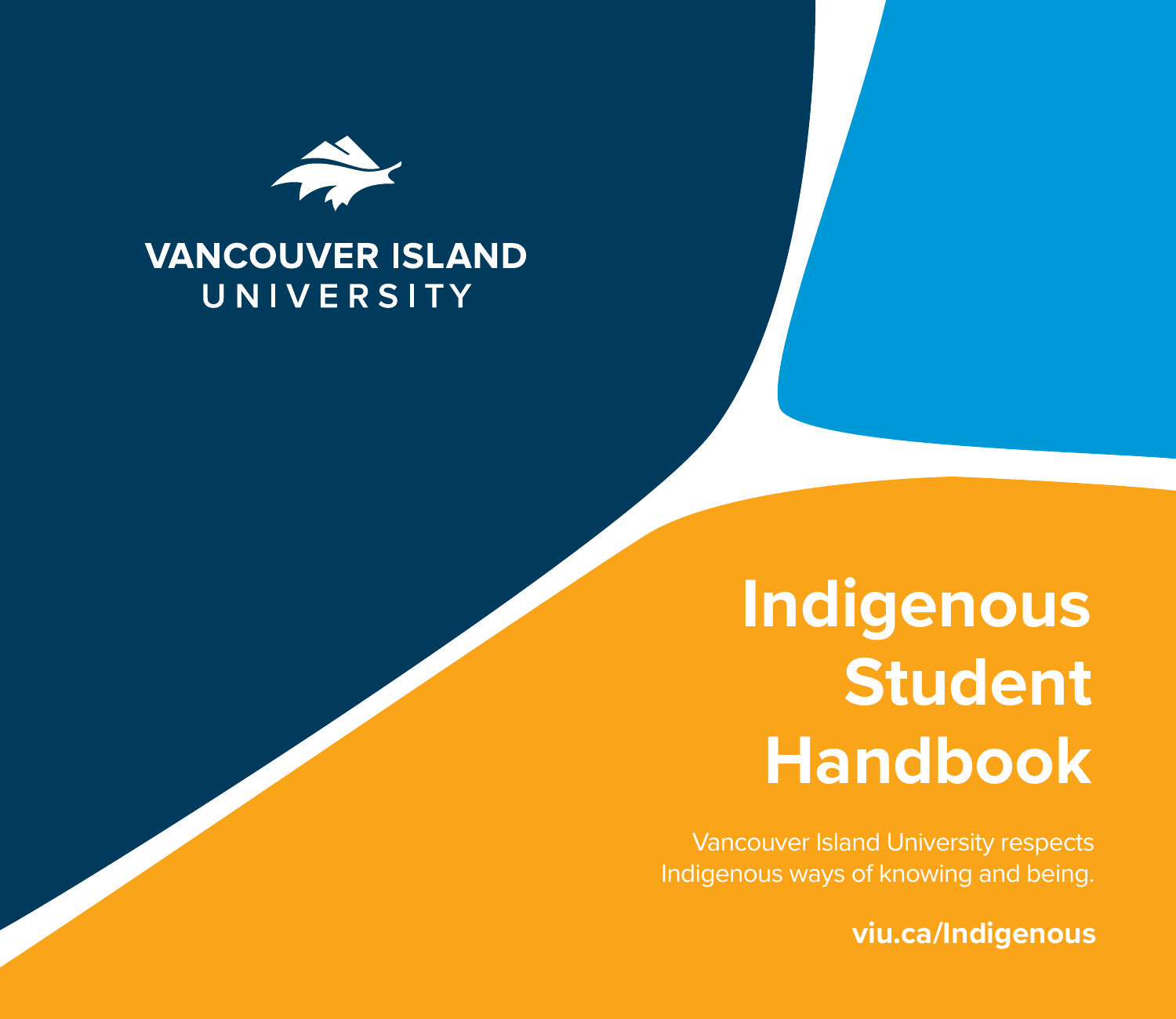# Hay ch qa' sii'em siye'yu mukw mustimuxw.

In keeping with regional protocol, the Vancouver Island University community acknowledges and thanks the Snuneymuxw, Quw'utsun, Snaw-naw-as, Qualicum First Nation and Tla'amin, on whose traditional lands we teach, learn, research, live and share knowledge.



#### **Hay ch qa' sii'em siye'yu mukw mustimuxw.**

VIU is fortunate to host a large number of Indigenous students who are enrolled in a wide variety of programs and courses. It is our hope to create a sense of belonging in post-secondary education for each and every one of you. VIU is a place where your history and traditions are acknowledged, a place where your contributions are valued and a place where your success is celebrated!

#### **Sharon Hobenshield, EdD Gitxsan First Nation**

Director, Office of Indigenous Education & Engagement

**Sharon.Hobenshield@viu.ca viu.ca/Indigenous**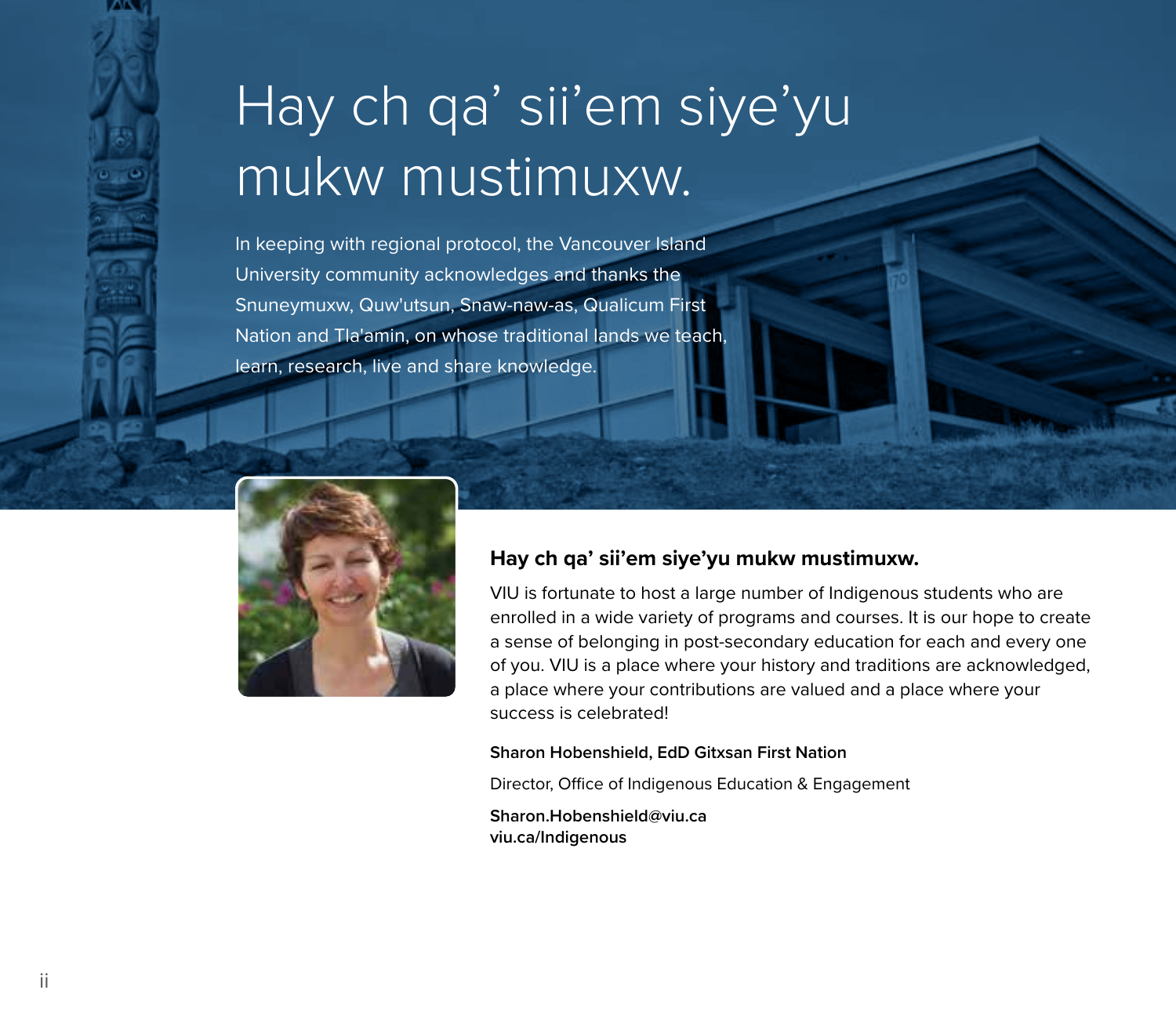### Welcome to VIU



Dr. Deborah Saucier is an accomplished neuroscientist and dedicated educator with a deep commitment to Indigenous education and reconciliation. Originally from Saskatoon, Deb is a member of the Métis Nation of Alberta. She holds bachelor's and master's degrees in psychology from the University of Victoria, and a PhD in psychology from the University of Western Ontario. She is committed to continuing VIU's innovative work in Indigenous education, access and community engagement.

Dr. Judith Sayers, a prominent Indigenous leader, sustainable development advocate and passionate educator is VIU's third chancellor. She is President of the Nuu-chah-nulth Tribal Council and holds business and law degrees, and an honorary Doctor of Laws, from Queen's University. She practiced law for 18 years, working in international forums and lobbying governments and other agencies for the promotion and protection of First Nations rights and title.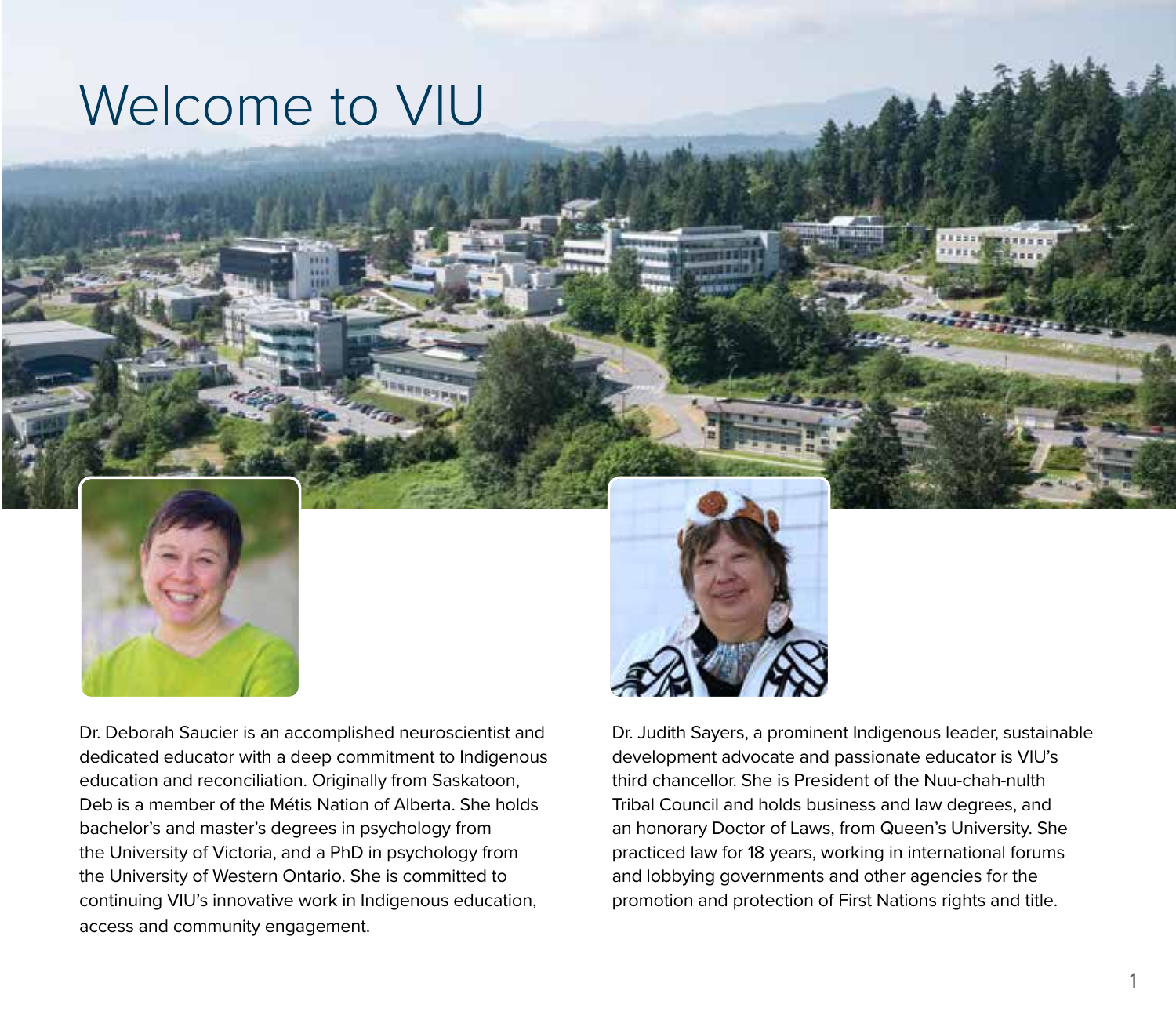### **VIU**  Indigenous Student Quick Facts

**1528** Indigenous students on campus VIU's student **11%** population





**400** 

credentials are awarded each year to Indigenous students 97% of Indigenous apprenticeship graduates are employed full-time

# **10 Elders**

**6** Nanaimo **3** Cowichan **1** Powell River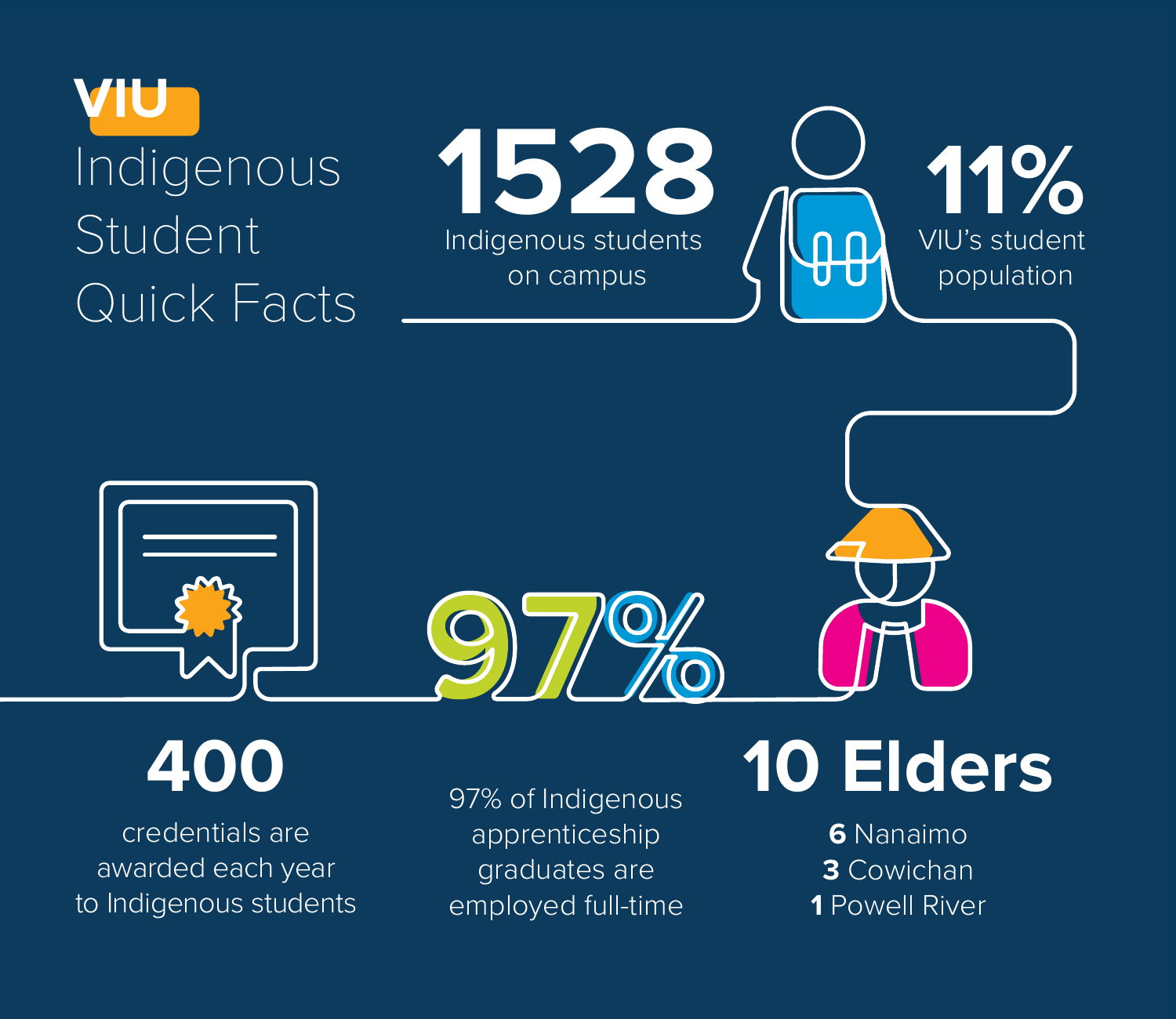"The Aboriginal University Bridging Program presents students with a safe space to find their voice, understand who they are as a person and provides many opportunities to give back to their community while progressing in their education. As a mature student, I was unsure where to begin on my post-secondary education journey, enter my Aboriginal Student advisors who guided me through the process, transforming the experience into something I was not doing alone. Through the AUBP, I gained confidence, learned protocol, began acknowledging and thanking the land and its peoples, became a student representative for many committees and a member of the 'Su'luqw'a' Community Cousins. My journey has taken me from ABE to acceptance in the BSN program, all while hosting movie nights as a student representative for The Services for Aboriginal Students. My advice is to open as many doors as possible, the first one being an Aboriginal advisor's office at VIU."

**Ashley Wood**

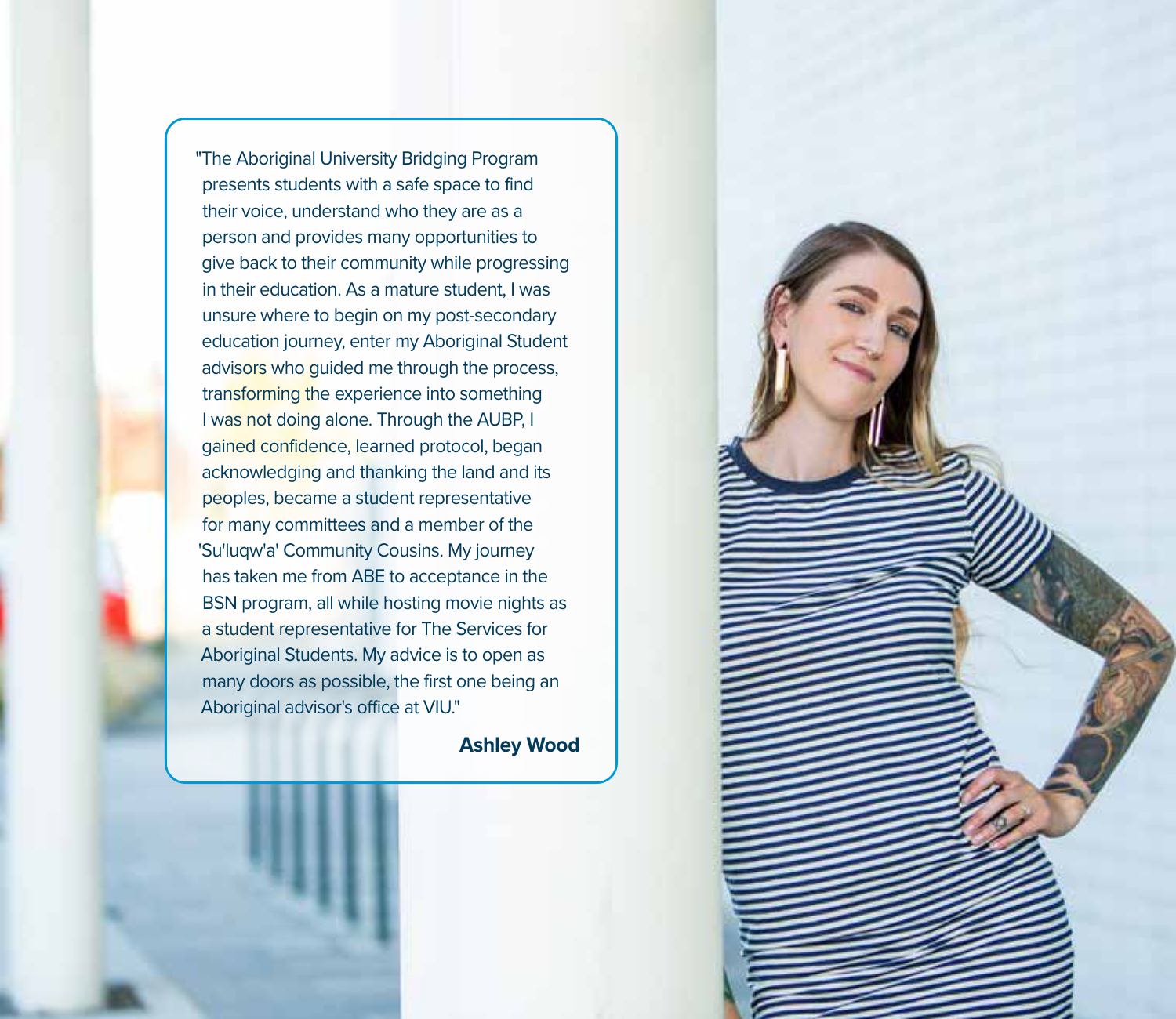

# **Shq'apthut**  A Gathering Place

### Visit Shq'apthut

Shq'apthut - A Gathering Place on the Nanaimo campus is the home of Services for Aboriginal Students (SAS), Eldersin-Residence and Indigenous Education Navigators. Everyone is welcome at Shq'apthut. It is a gathering place and home away from home for First Nations, Status, Non-Status, Métis, and Inuit students. Elders-in-Residence are available at Shq'apthut to assist you with matters that arise at each stage of your student experience. Visit, seek spiritual/cultural guidance, or listen to the traditional stories from our Elders; who are referred to affectionately and respectfully as Auntie and Uncle. Shq'apthut is also a place where cultural, academic, recreational, and social activities are promoted and celebrated. There are numerous feasts, success workshops, and other community events that we encourage all students to participate in throughout the year.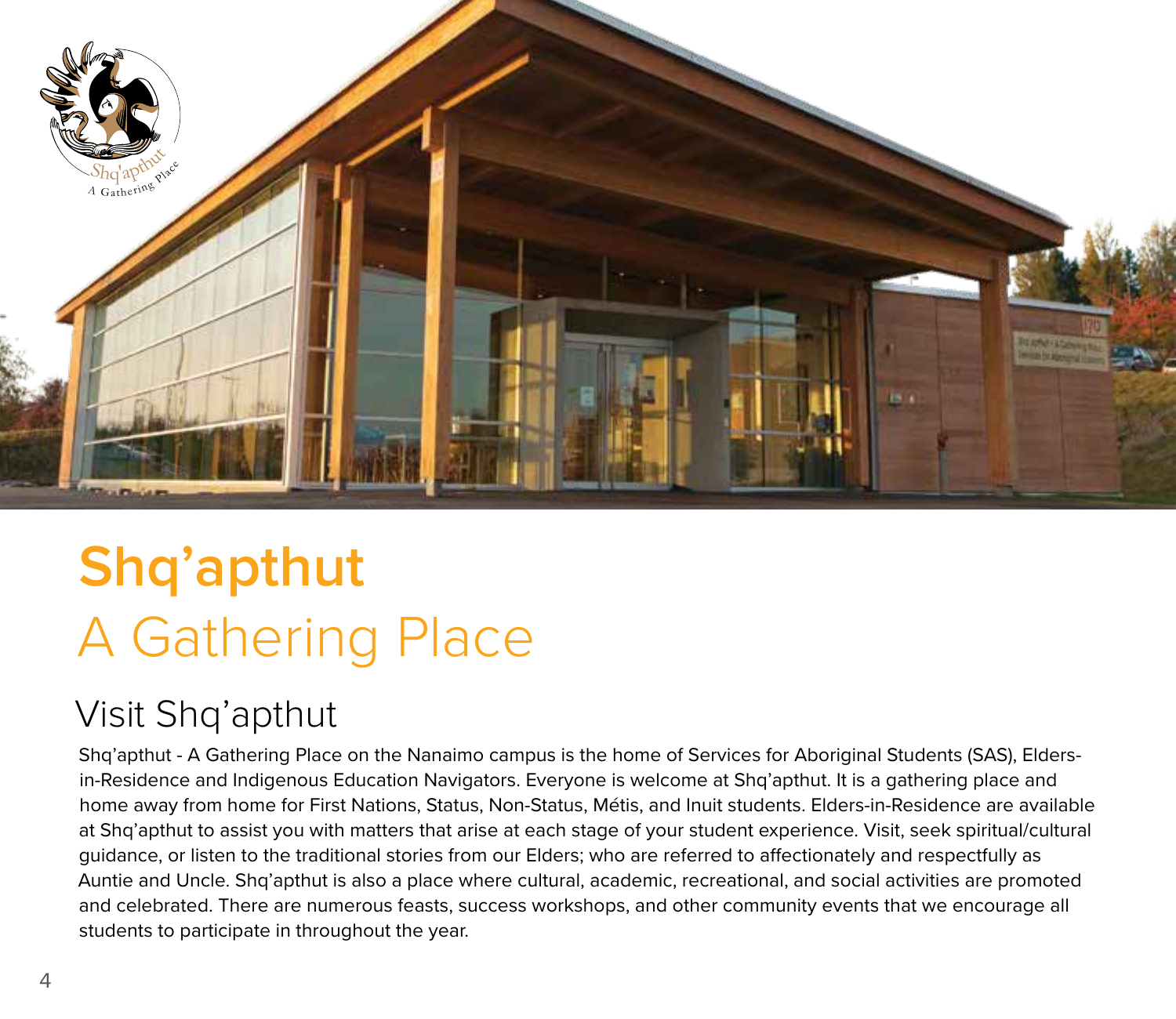### Educational Advisors

SAS Educational Advisors provide culturally appropriate supports for Indigenous students.

Meet with us to:

- Explore and develop your educational and career goals in a supported environment.
- Change programs, courses, and get assistance with timetabling and registration.
- Find information about funding options for Status and Métis students, including Indigenous bursaries, scholarships, awards, and student loans.
- Access a range of academic workshops, tutoring, one-on-one writing and research opportunities.
- Get assistance with finding accommodations and day care.
- Get connected to other resources at VIU and in the community.
- Find out more about our events, including cultural presentations from the Coast Salish, Nuu-chah-nulth, Kwakwaka'wakw and Métis Nations of Vancouver Island.



#### **Services for Aboriginal Students**

**sas@viu.ca** 

**Nanaimo Campus** 250.740.6510

**Cowichan Campus**  250.746.3509

**Powell River Campus**  604.485.2878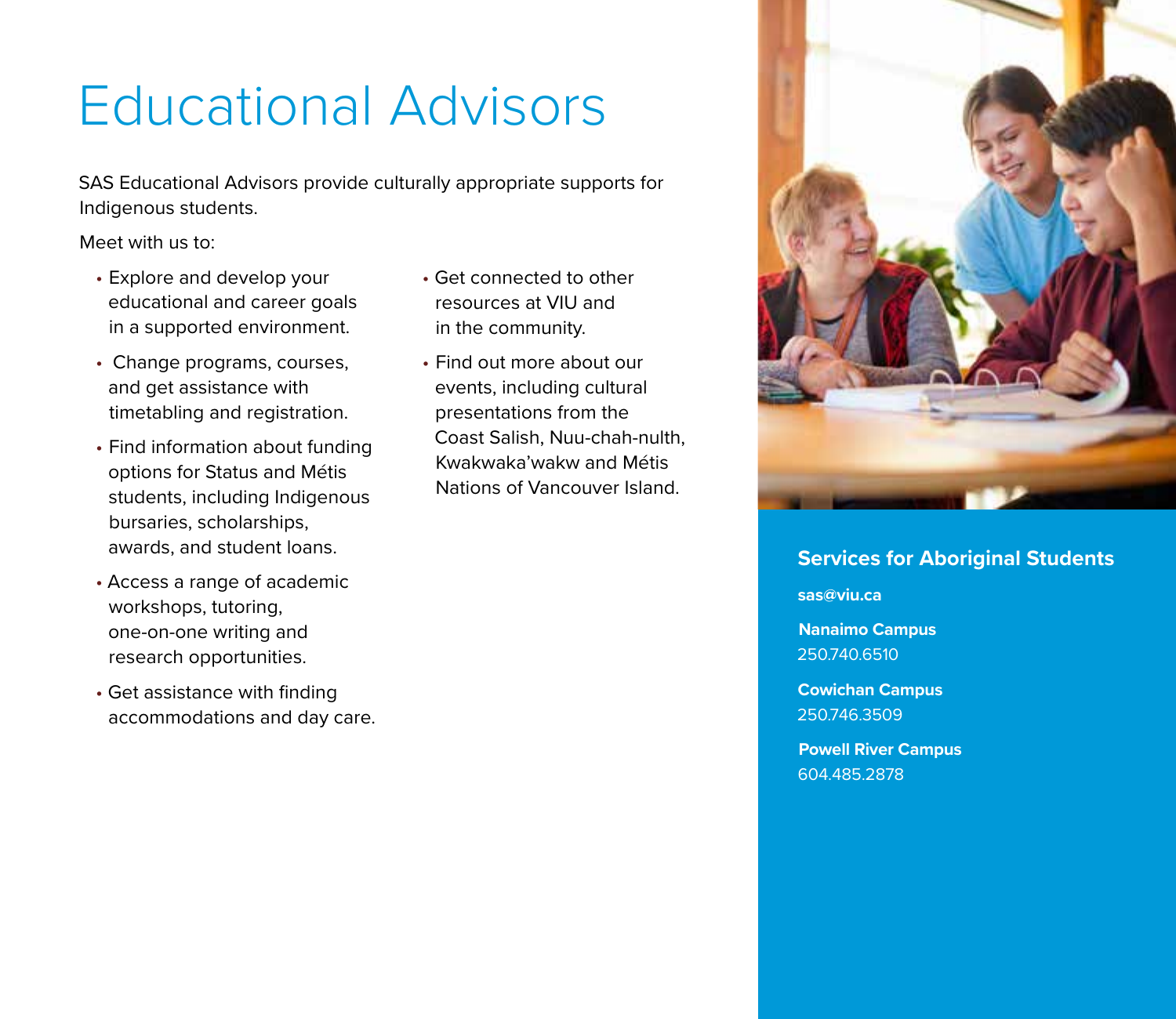### VIU Elders-in-Residence

VIU Elders-in-Residence are an integral part of the Vancouver Island University. You may hear students referring to the Elders as "Auntie" or "Uncle," which is a sign of both affection and respect.

#### **Nanaimo Campus**



**Geraldine Manson** (C-tasi:a) Snuneymuxw



**Stella Johnson** Métis



**Maxine Matilpi**  (Lakwa) Kwakiutl/Ma'amtigilia



**Gary Manson** (Xul si malt) Snuneymuxw

**Powell River Campus**



**Delores Louie** (Swustanulwut) Stz'uminus *Indigenous/Xwulmuxw* **Cowichan Campus** *Studies*



**Harold Joe** Puneluxutth'



**Marlene Rice** (Hwiem') Cowichan Tribes



**Florence James**  (Thiyaas) Puneluxutth'



**Eugene Louie** Tla' Amin

#### **To connect with an Elder, contact:**

#### **Nanaimo Campus**

**Sylvia Scow**  250.740.6502 **Sylvia.Scow@viu.ca**

#### **Cowichan Campus**

**Nancy Hamilton**  250.746.3573 **Nancy.Hamilton@viu.ca**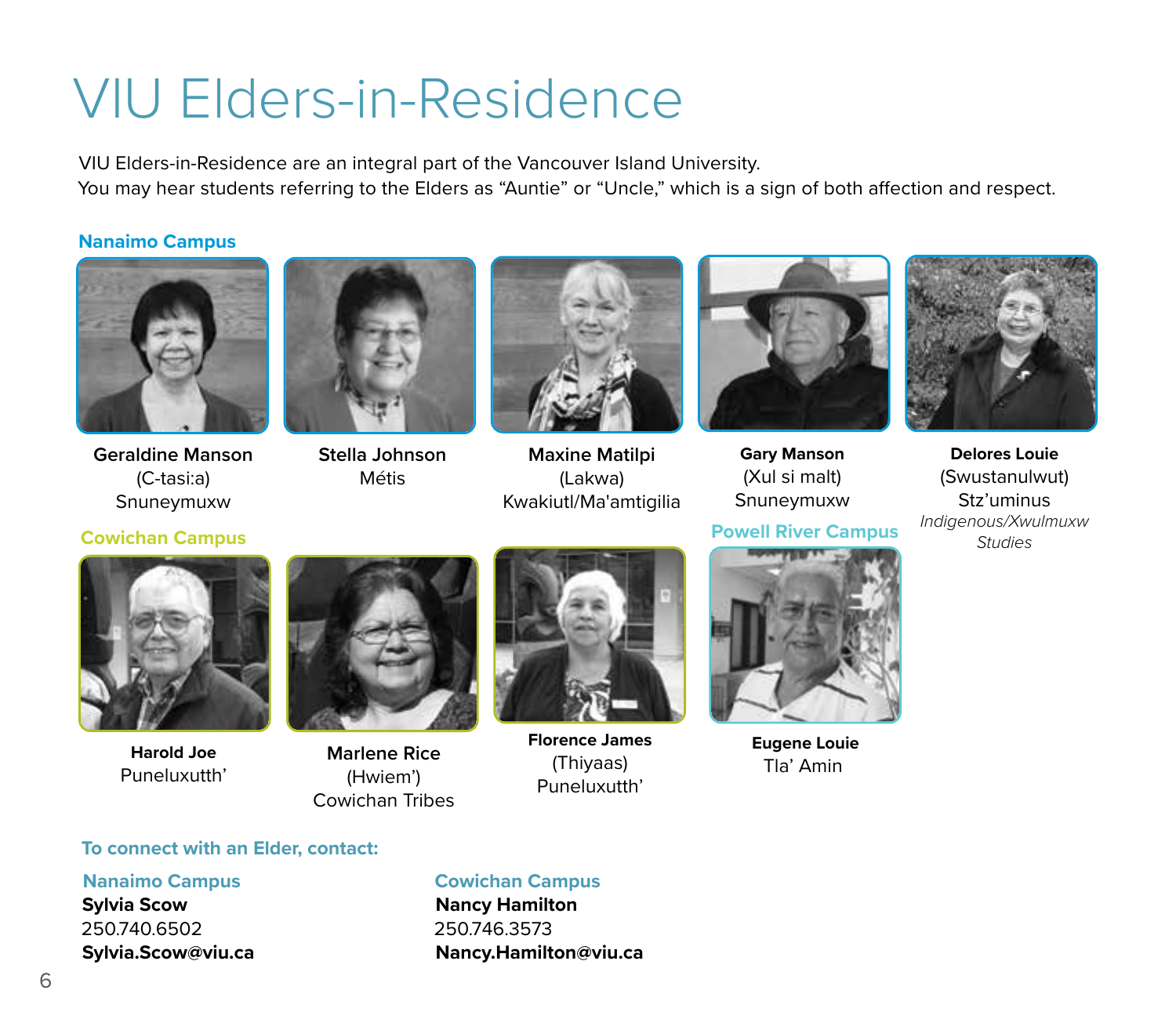

### **'su'luqw'a'**  Community Cousins

Connect with a current Indigenous VIU student from 'Su'luqw'a' Community Cousins. They're a source of support and are here to help you navigate the campus, access resources or have a chat over coffee!

### **/**suluqwa

*O* @viucommunitycousins

#### @viusuluqwa

Communitycousins@viu.ca **viu.ca/Indigenous**

"Originally from Manitoba, I joined the 'su'luqw'a' Community Cousins Aboriginal student membership mentorship program to find friends and a family structure, but I got even more out of it than I thought. A key part of the program is sharing your story with others, and inspiring others to do the same. There was no way I could've stood up in front of a crowd of people and talk before I joined the program, but now I'm quite comfortable with public speaking. I am also a little more comfortable about my past and who I am now."

> **James Beardy** *RMOT Diploma Program*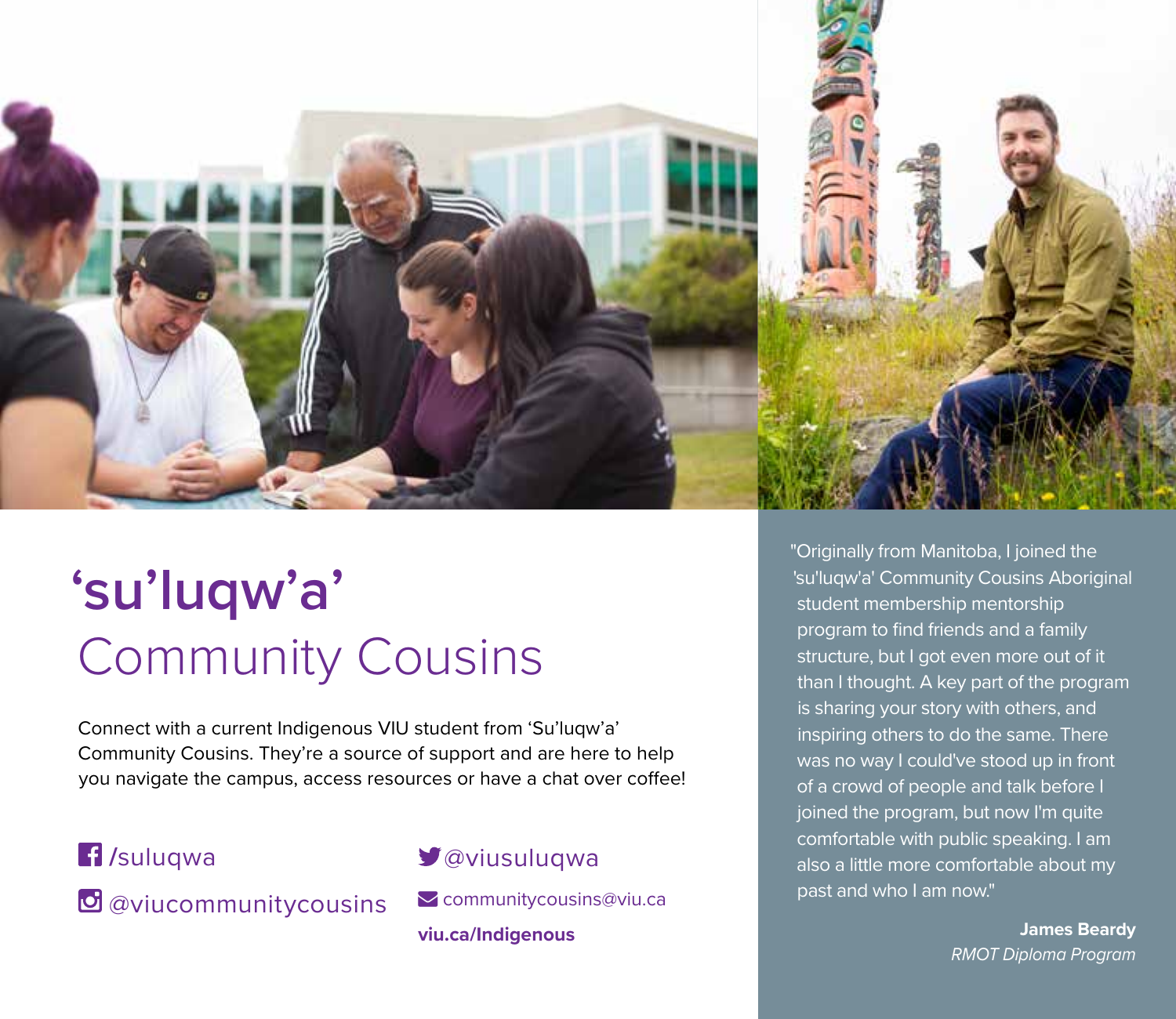### The steps to becoming a student



First day of classes on **September 6**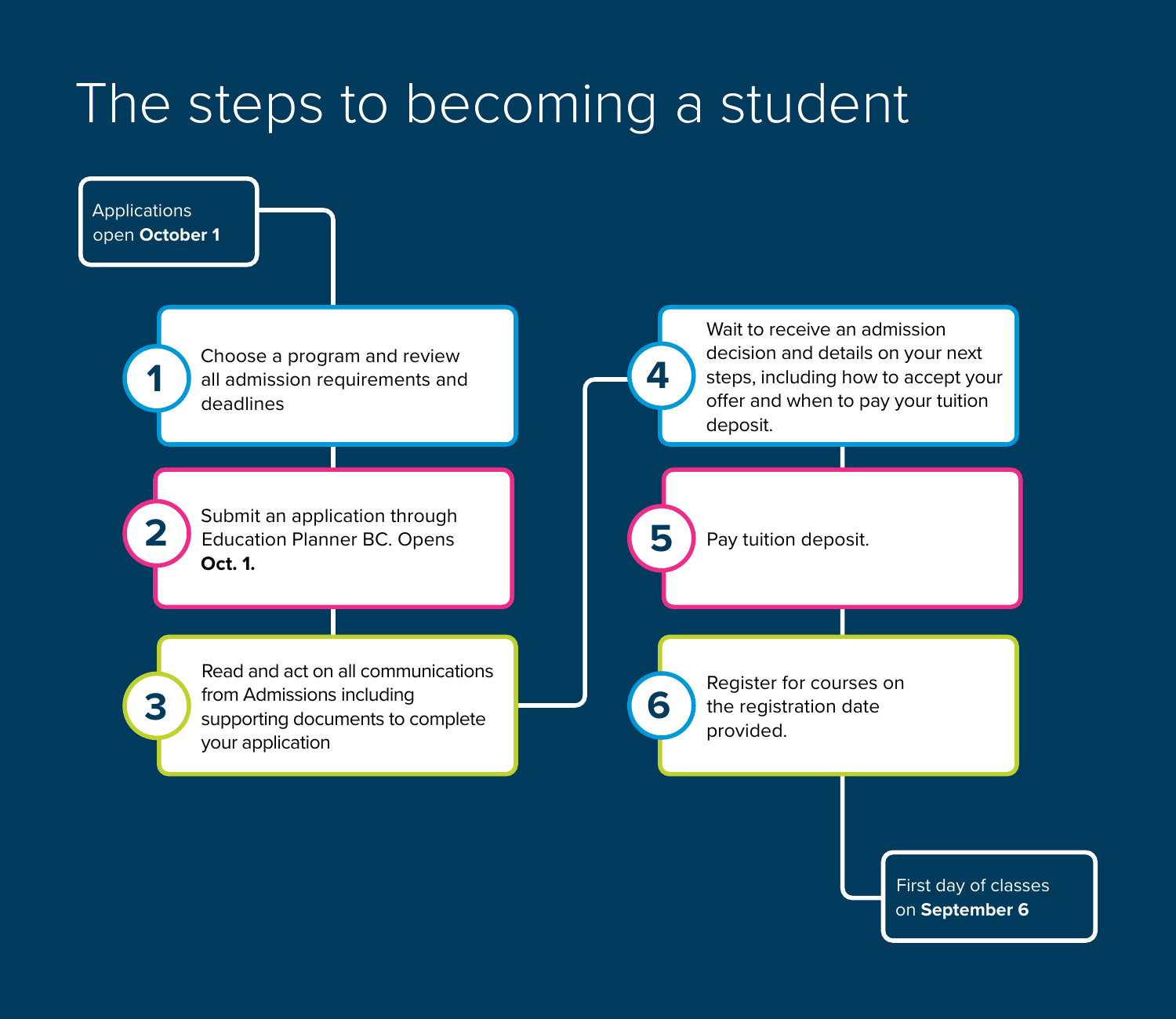### Declare Your Ancestry

- We encourage you to declare your Indigenous ancestry when you apply to VIU.
- You'll help ensure that VIU continues to provide great resources for Indigenous students.
- No proof of ancestry is required and you can declare either at the time of application or after you've applied via your online student record.

### Indigenous Representation at the VIU Students' Union

The Aboriginal representative at the VIU Students' Union (VIUSU) ensures that the voice of Aboriginal students is heard in the Students' Union and throughout the campus. The Aboriginal representative participates in decision-making at the Students' Union and advocates for students on campus.

VIU Students' Union

**Building 193, Room 207**

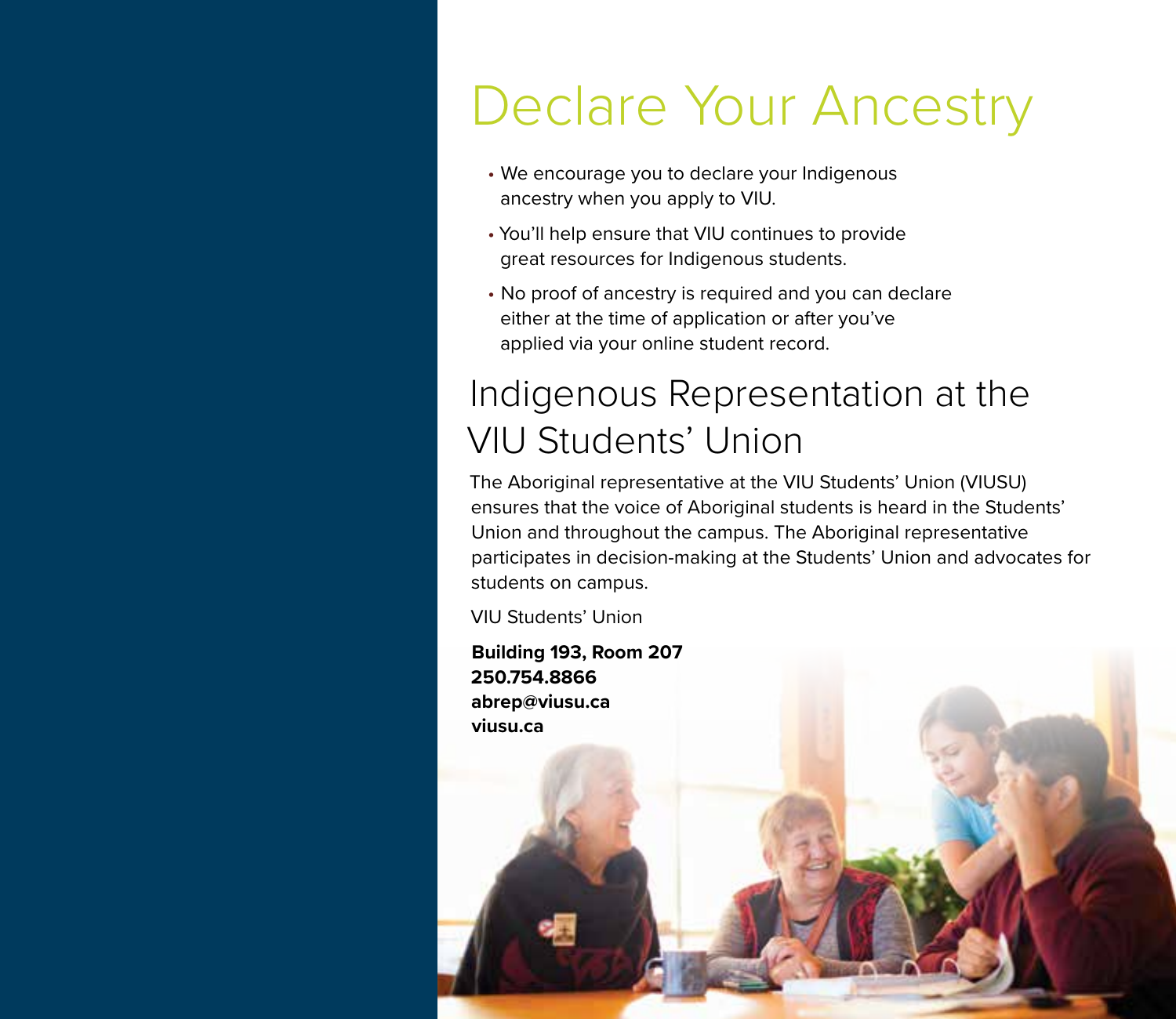

# Access and Indigenous Focus Programs

Indigenous students are enrolled in a wide variety of programs at VIU. While many courses in different programs include some Indigenous content, the following programs have an Indigenous focus or provide access to university and trades programs.

#### **Indigenous University Bridging Program**

8- to 10-Month Program

The Indigenous University Bridging Program (AUBP or UCEP) starts in September of each year and prepares students for entry into university or trades programs. The program is open to any Indigenous student who is preparing for post-secondary education and needs to upgrade through Adult Basic Education. The AUBP has been recognized as meeting the requirements for UCEP funding.

**For more information, email**:

**Nanaimo Campus** Brian Walker at **Brian.Walker@viu.ca** **Cowichan Campus**  Nancy Hamilton at **Nancy.Hamilton@viu.ca**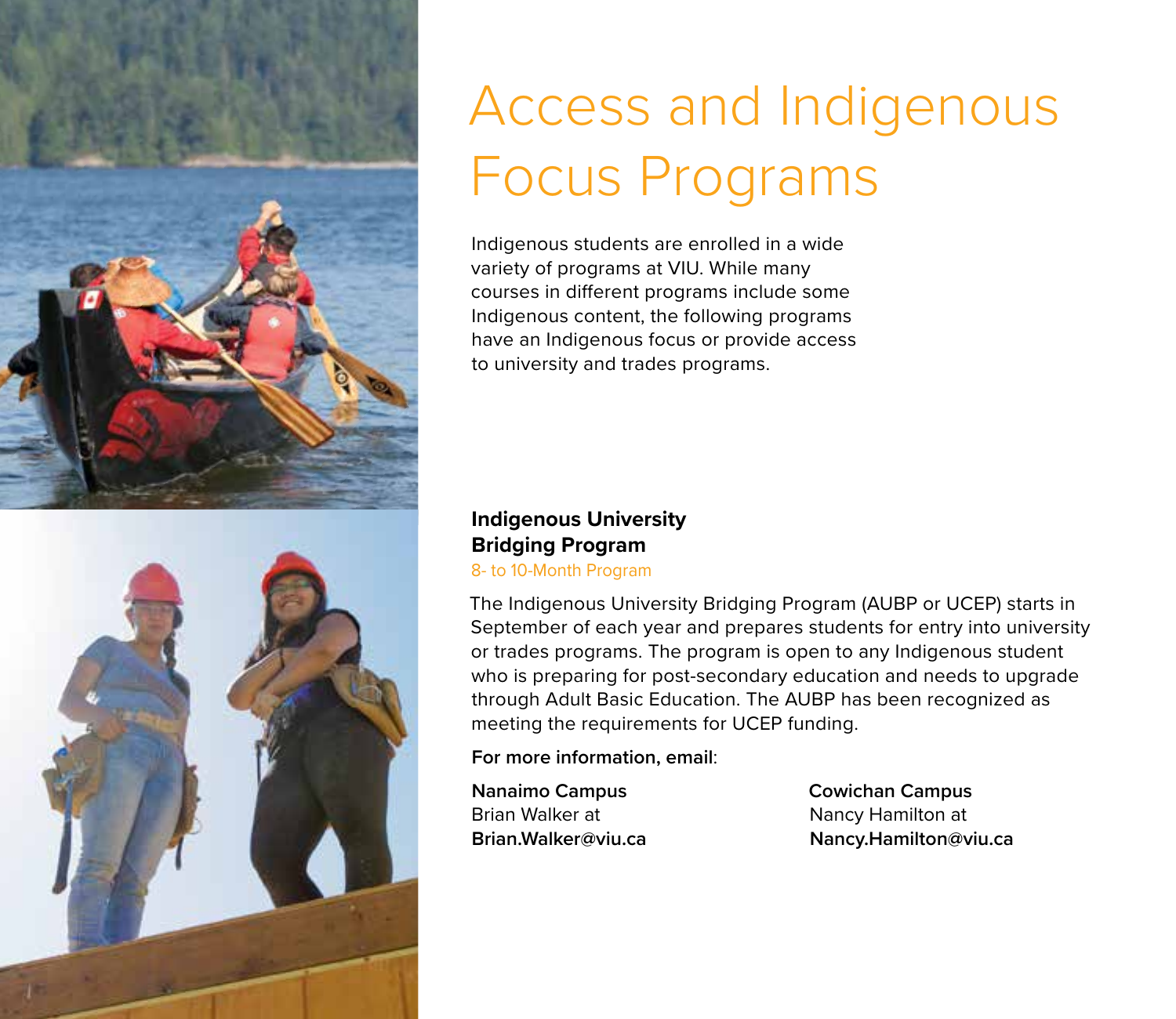#### **The Bachelor of Arts, Major and Minor in First Nations Studies (Indigenous/ Xwulmuxw Studies)**

#### 4-Year Degree Program

Exploration of contemporary First Nations (Indigenous/Xwulmuxw Studies) issues in an integrated, multi-disciplinary manner that prepares students for living within First Nations societies and the larger world, and focuses on the physical, emotional, spiritual, and intellectual well-being of each student.

**Did you know that some programs offer Access Seats for Indigenous Students or that you can also take Indigenous-focused courses in various programs?** 

- ENGL 117 (3): University Writing and
- ENGL 127 (3): Literature and Culture: Indigenous Focus
- ILRP 100 (3): Indigenous Learning and Recognition Portfolio

#### **An Educational Advisor can help:**

- 
- Choose or change your program/courses
- Clarify your educational goals
- Develop your educational plans
- Explore the impact of dropping a course
- 
- Get connected with appropriate resources

**Nanaimo Campus, Building 170**  250.740.6510 1.888.920.2221, local 6510 sas@viu.ca  **viu.ca/sas**

**Cowichan Campus, Student Affairs** 250.746.3509 **cowichan.viu.ca/support-services** 

**Powell River Campus, Advising** 604.485.2878 **pr.viu.ca/studentservices/advising.asp**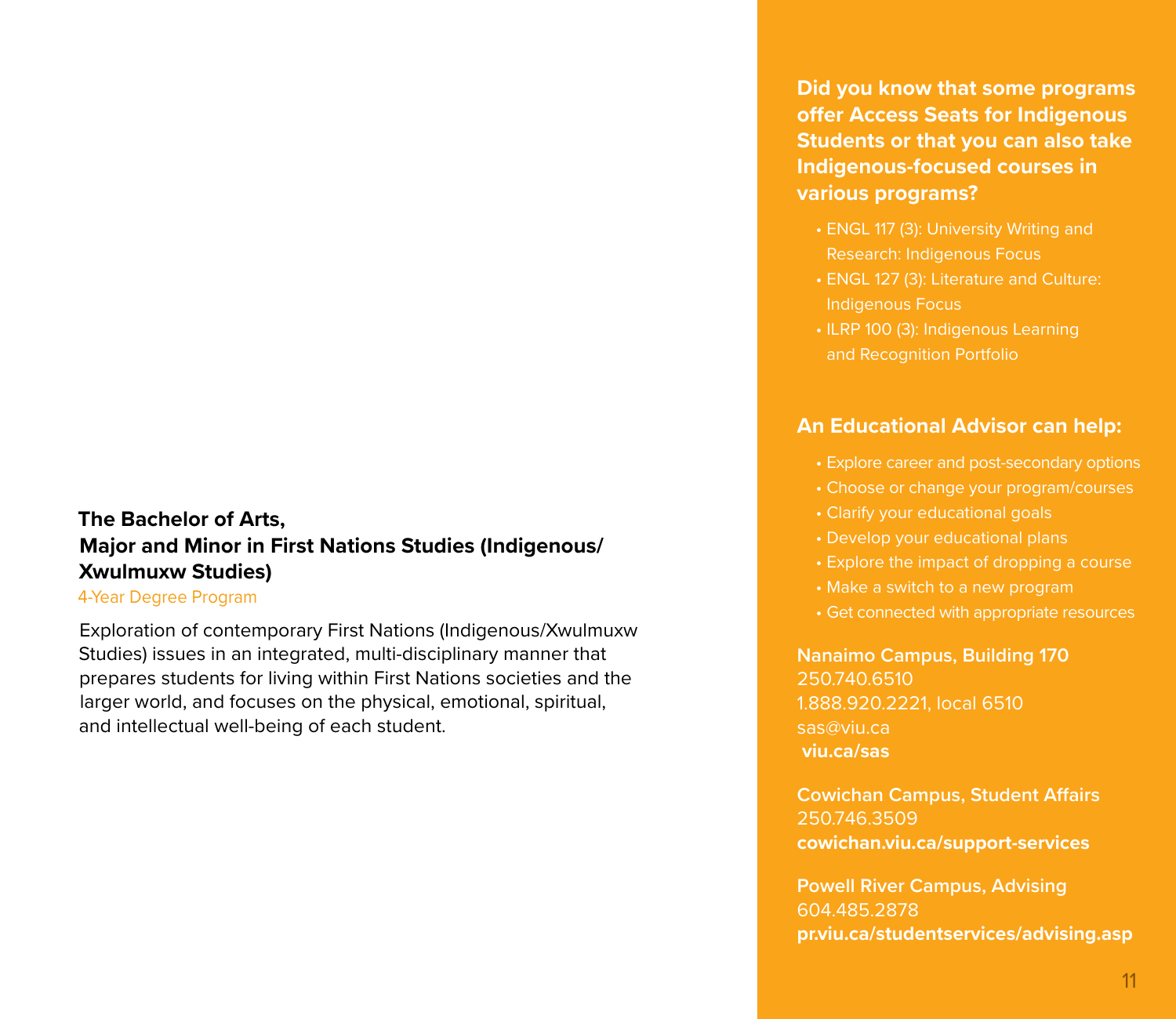"No words could express how thankful I am to have been selected and be sponsored by the EleV Scholarship program! My educational journey at Vancouver Island University has been met with immense support from my Indigenous Student Navigator, Elders, su'luqw'a' Community Cousins, and the leaders from the mentorship program. Being an Indigenous student has given me the privilege of having endless opportunities for personal and professional growth with the help of advocacy. They've helped me find connections with my cultural identity while teaching me to cultivate my inner strength. EleV has given me more pathways to fulfilling my educational dreams. "

Mahsi cho,

**Janelle Minoza**  *4th-year Year BSW Student*



### Indigenous Education Navigators at VIU

Indigenous Education Navigators are here to help with possible funding through EleV Learning partnership for Indigenous youth, connect you to supports, help with course planning and provide advocacy and cultural connections. We also work with your Nation to build positive relationships that will enable you find success in your educational journey.

**elevinfo@viu.ca viu.ca\EleV**

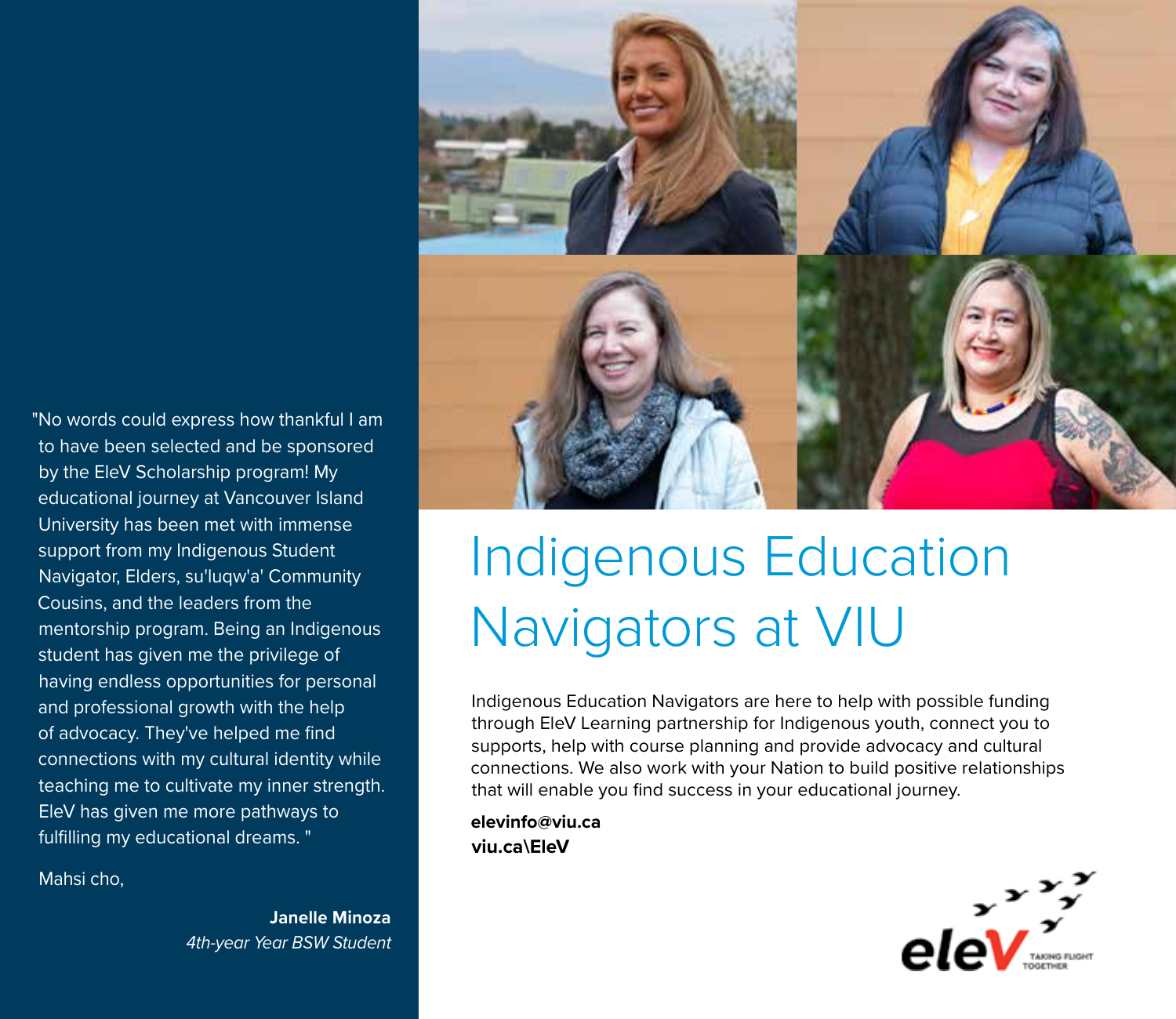

### Indigenous Education and Engagement

The Office of Indigenous Education and Engagement delivers university courses/programs in First Nation communities on Vancouver Island and coastal BC.

- •Community-based programs recently offered include:
- •Aboriginal Ecotourism
- •Event Management
- •Business Fundamentals for Aboriginal Communities
- •Environmental Stewardship
- •Indigenous Portfolio Workshops
- Life-Skills / Essential Skills
- •Trades Exploration
- •Carpentry Level 1
- •Health Care Assistant
- •Early Childhood Care & Education

For more information on any of these programs or on educational offerings that will support your community's educational, social, cultural and economic goals, please contact:

Pam Botterill at 250.618.6548 Pam.Botterill@viu.ca

Or check our website: **Indigenous.viu.ca/ training-available-in-communities**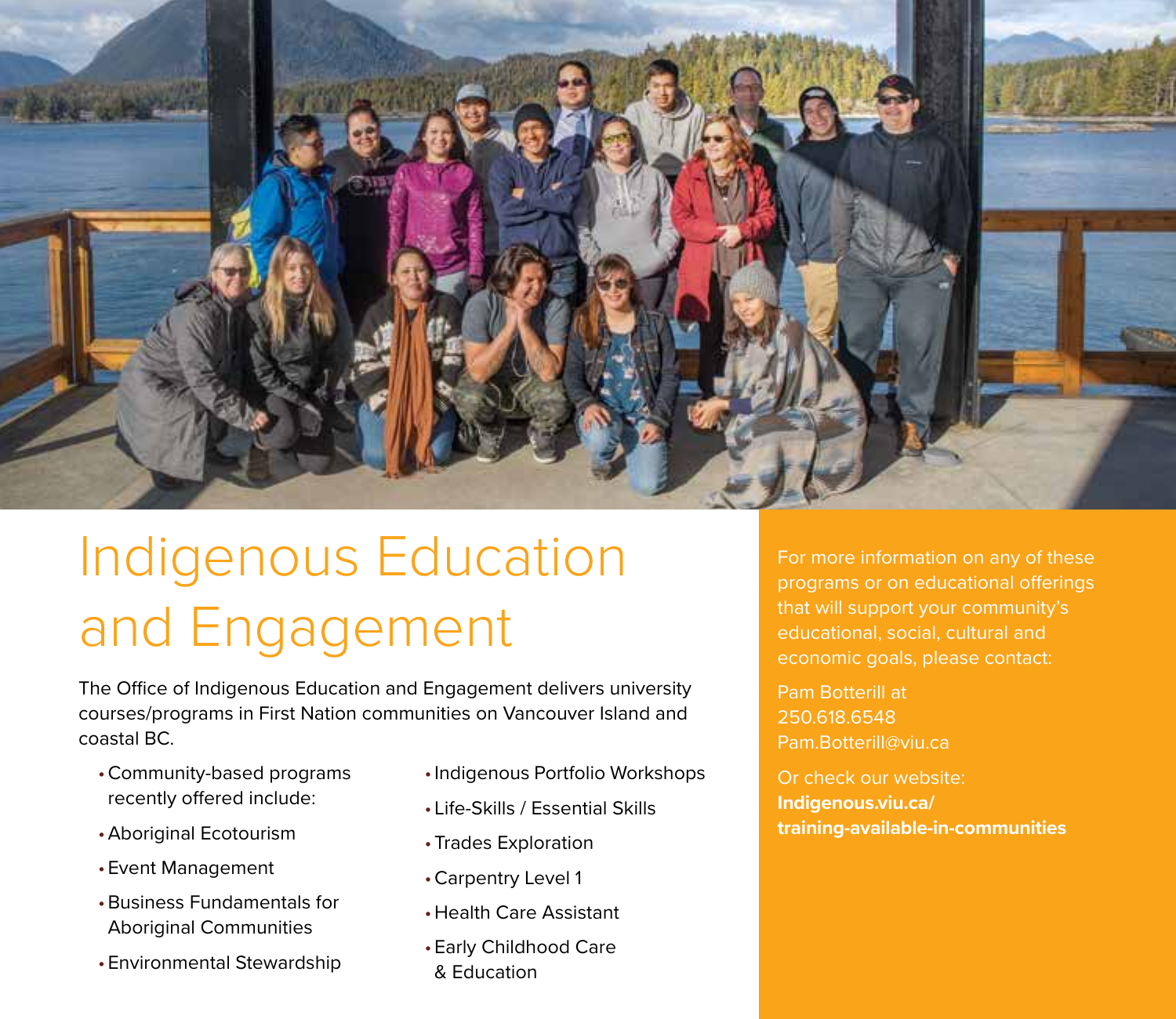### VIU Residences Your Home Away From Home

Welcome to VIU Student Residence! VIU Student Residence houses more than 500 students on VIU's Nanaimo campus each year. Residents come to our community from across Canada and the world, each bringing different life experiences and perspectives to VIU. VIU is committed to ensuring everyone is able to study, live and work in an environment of mutual respect, free from harassment and discrimination. If you're studying at VIU, join our fantastic residence community and take advantage of everything VIU has to offer.

#### **viu.ca/residence**





**VIU residence Floor Plan**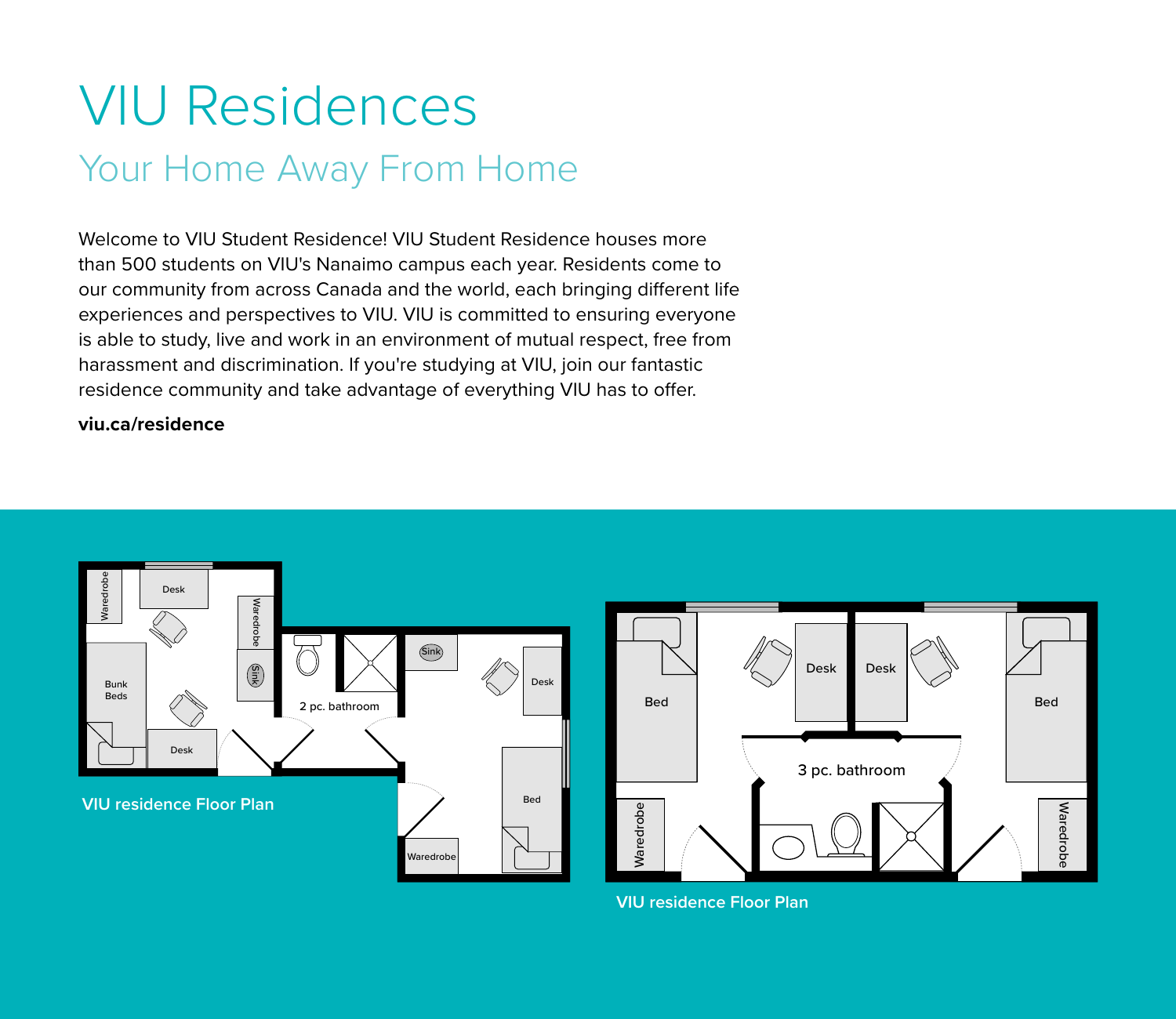

### New for September 2021!

VIU Residences is so excited to offer the opportunity for students to apply for the Indigenous Living Learning Community.

All rooms in this community are together on the 2nd floor of a Townhouse and are Modern Single room styles. Each single room shares a bathroom with one other Modern Single room.

To learn more, email: residence@viu.ca

*\*\*This community is an opportunity for Indigenous students to connect, share, and build a culturally rich community of respect, peer support and mentorship. Programming, events, and ceremony are designed with guidance and partnership from the Office for Indigenous Education and Engagement and Services for Aboriginal Students at VIU.\*\**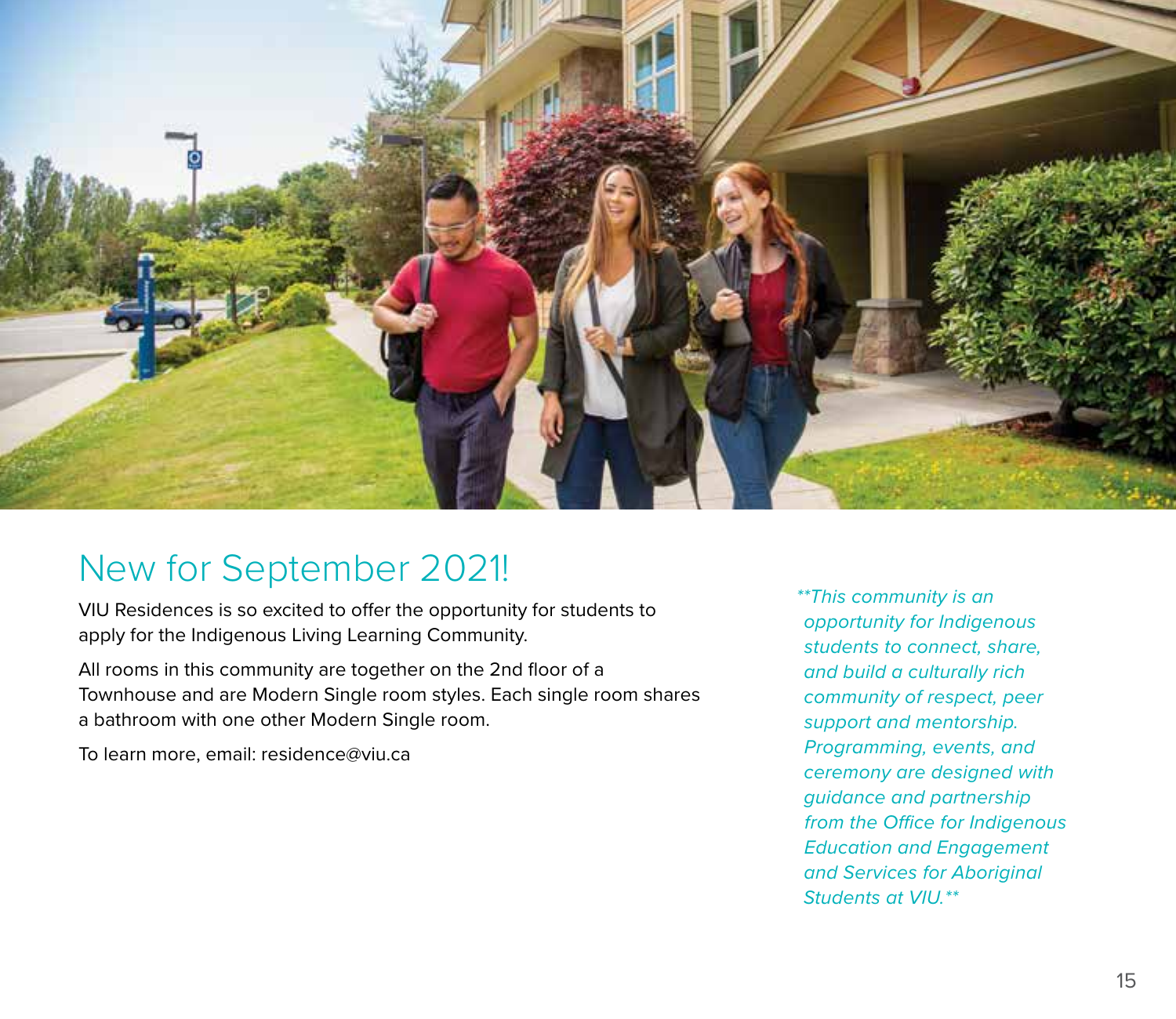### Campus Locations

*Snuneymuxw Territory*  Nanaimo Campus

*Tla'amin Territory*  Powell River Campus

 $\begin{array}{c} \text{mm} \\ \text{mm} \end{array}$ 1111

> *Cowichan Tribes Territory*  Cowichan Campus

> > **JAY**

*Snaw Naw As Territory* Parksville Centre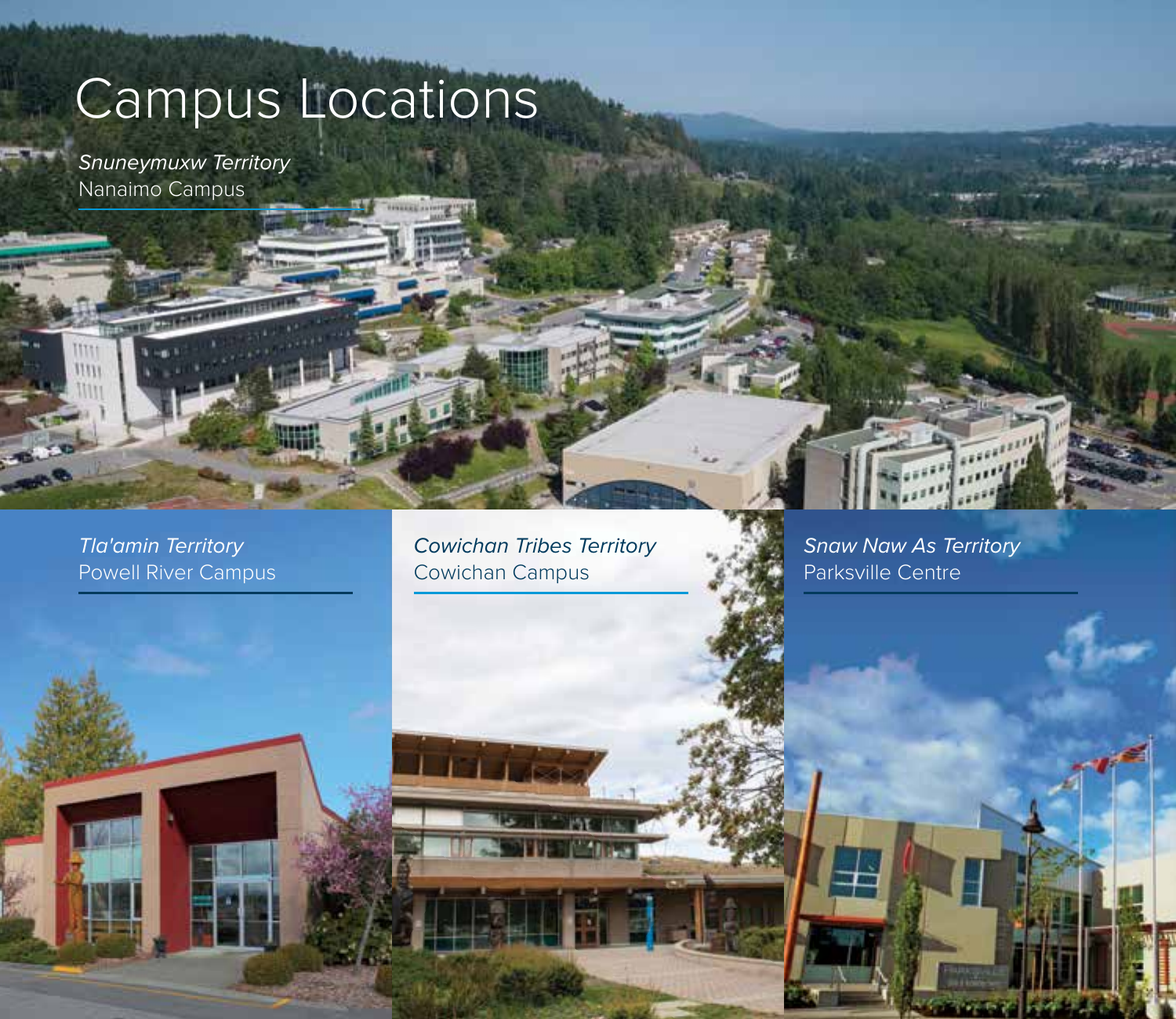### Nanaimo Campus Map

- **100** Offices
- **105** Equipment Storage
- **108** Trades Discovery
- Centre
- **110** Heavy Mechanical & Carpentry
- **115** Electrical
- **120** Facilities Services & Campus Dev.
- **130** Welding Shop
- **140** Storage
- **150** Automotive Shop
- **155** Power Sports & Marine
- **164** Hairdressing
- **165** Classrooms
- **170** Shq'apthut (Gathering Place)
- **178** Classrooms, Offices
- **180** Applied Studies **Training** & Educational Centre (ASTEC)
- **185** Bakery, Lower Cafeteria
- **190** Gym
- **193** VIUSU building
- **200** Student Affairs
- **205** Academic & Career Prep.
- **210** Health & Science Centre
- **250** Faculty of Management
- **255** Richard W. Johnston Centre for International Education
- **300** Main Cafeteria, Administration, Welcome Centre
- **305** Library, Bookstore, Print Shop
- **310** Drama & Theatre, Career Centre, University Relations
- **315** Physics/Parking Office
- **320** Music
- **325** Visual & Applied Arts
- **330** Nanaimo Art Gallery
- **335** Child Care, Offices **340** Arts & Humanities **Offices**
- **345** Arts & Humanities Classrooms
- **350** The High School at VIU
- **355** Arts & Sciences
- **356** Education, Social Sciences
- **359** Offices
- **360** Math, Chemistry
- **365** Log Cabin
- **370** Environmental **Sciences**
- **373** Centre for Shellfish Research
- **375** Hatchery, Tank Farm
- **380** Fisheries & Aquaculture
- **385** Soils Lab
- **390** Header House
- **395** International Centre for Sturgeon Studies



#### **DISTANCE FROM CAMPUS**

**Campus Visits** 

Schedule tour of the Nanaimo campus at **viu.ca/visit-us**

| <b>Nanaimo Aquatic Centre</b>       | 700 m            |
|-------------------------------------|------------------|
| Nanaimo Ice Centre                  | 700 m            |
| Serauxmen Stadium                   | 750 m            |
| <b>Mariner Field</b>                | $1.6 \text{ km}$ |
| <b>University Village</b>           | $1.6 \text{ km}$ |
| Downtown & Harbour Front            | 2.4 km           |
| Departure Bay Ferry Terminal 5.3 km |                  |